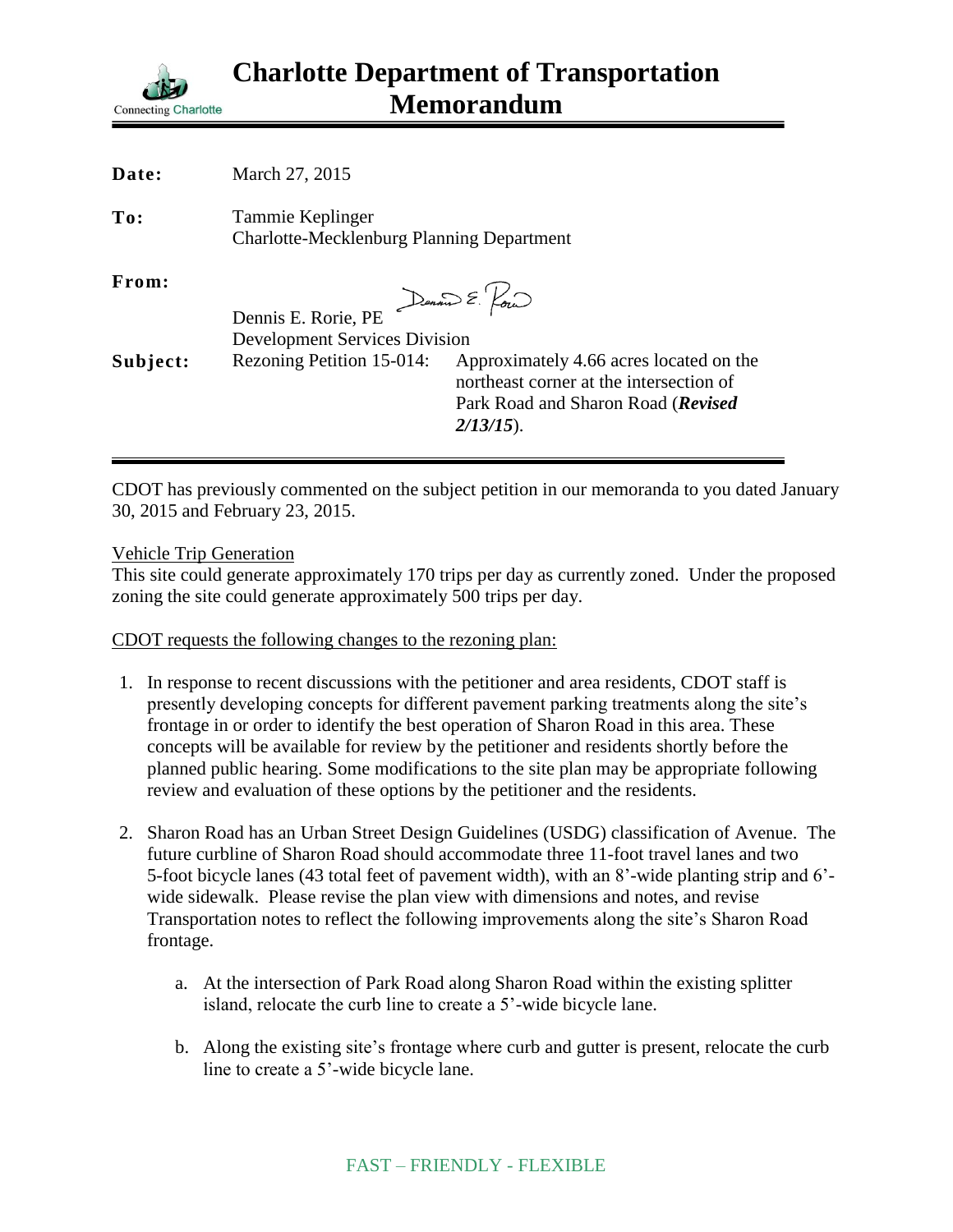Tammie Keplinger March 27, 2015 Page 2 of 4

- c. Establish the new back of curb location at 24' from centerline where curb and gutter does not exist.
- d. Along the entire Sharon Road frontage, establish an 8'-wide planting strip and 6' wide sidewalk.

See the Figure 1 and Figure 2 below.



**Figure 1**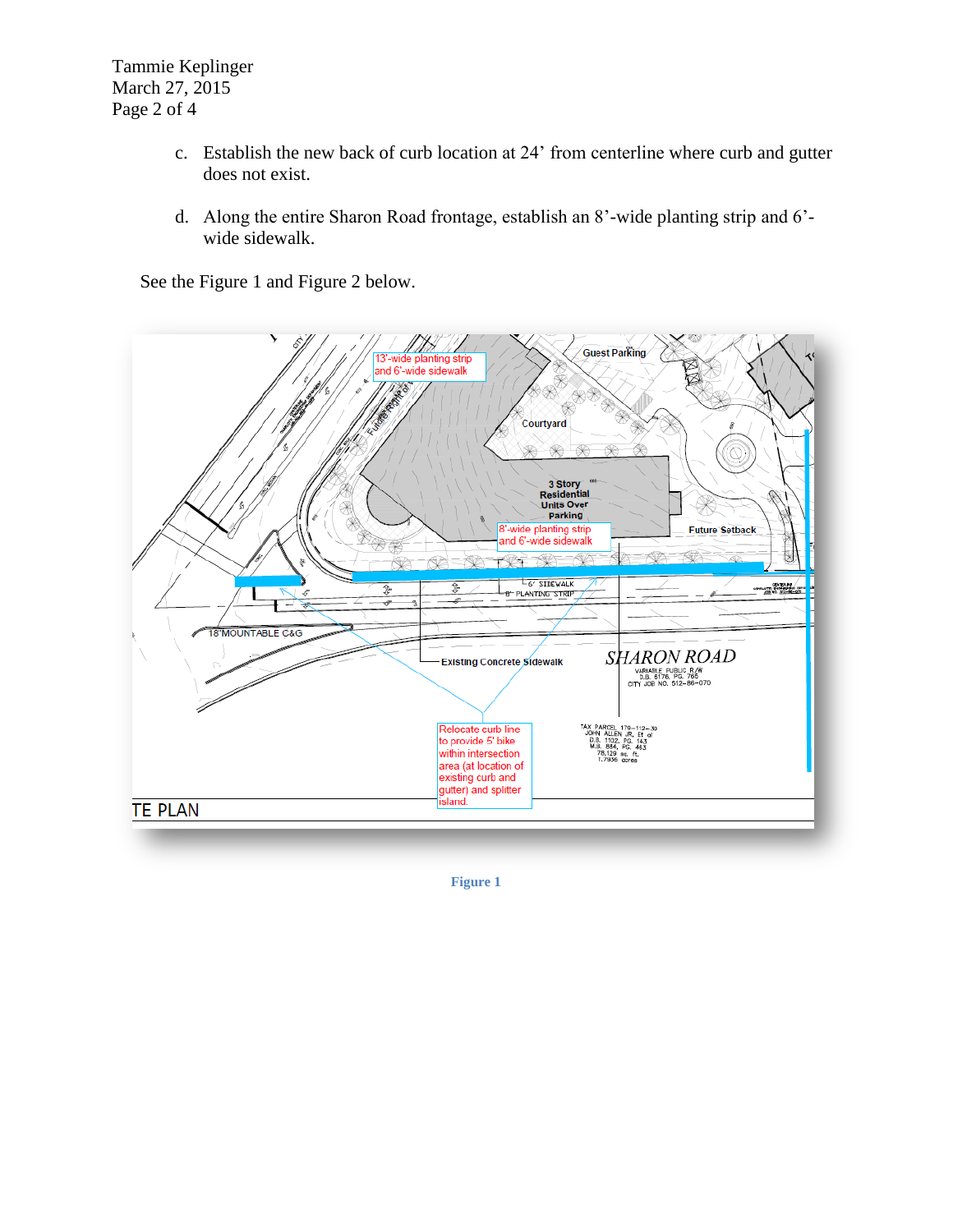Tammie Keplinger March 27, 2015 Page 3 of 4





- 3. CDOT requests that the petitioner modify the splitter island at the intersection to accommodate the following changes. Please revise the plan view with dimensions and notes, and revise Transportation notes accordingly:
	- a. At the intersection of Park Road along Sharon Road within the existing splitter island, relocate the curb line to create a 5'-wide bicycle lane.
	- b. Replace the back-of-curb sidewalk with an 8'-wide planting strip and 6'-wide sidewalk.
	- c. Make necessary modifications at the splitter island such as relocating curb ramps, relocating pedestrian signal poles, re-marking crosswalks, and any other modifications or various appurtenances deemed necessary by CDOT.
- 4. CDOT requests that the petitioner revise the site plan to include dedication of a minimum 50'-wide easement in which the internal private street can be extended at a future date should the parcels to the north redevelop. See Figure 3 below.